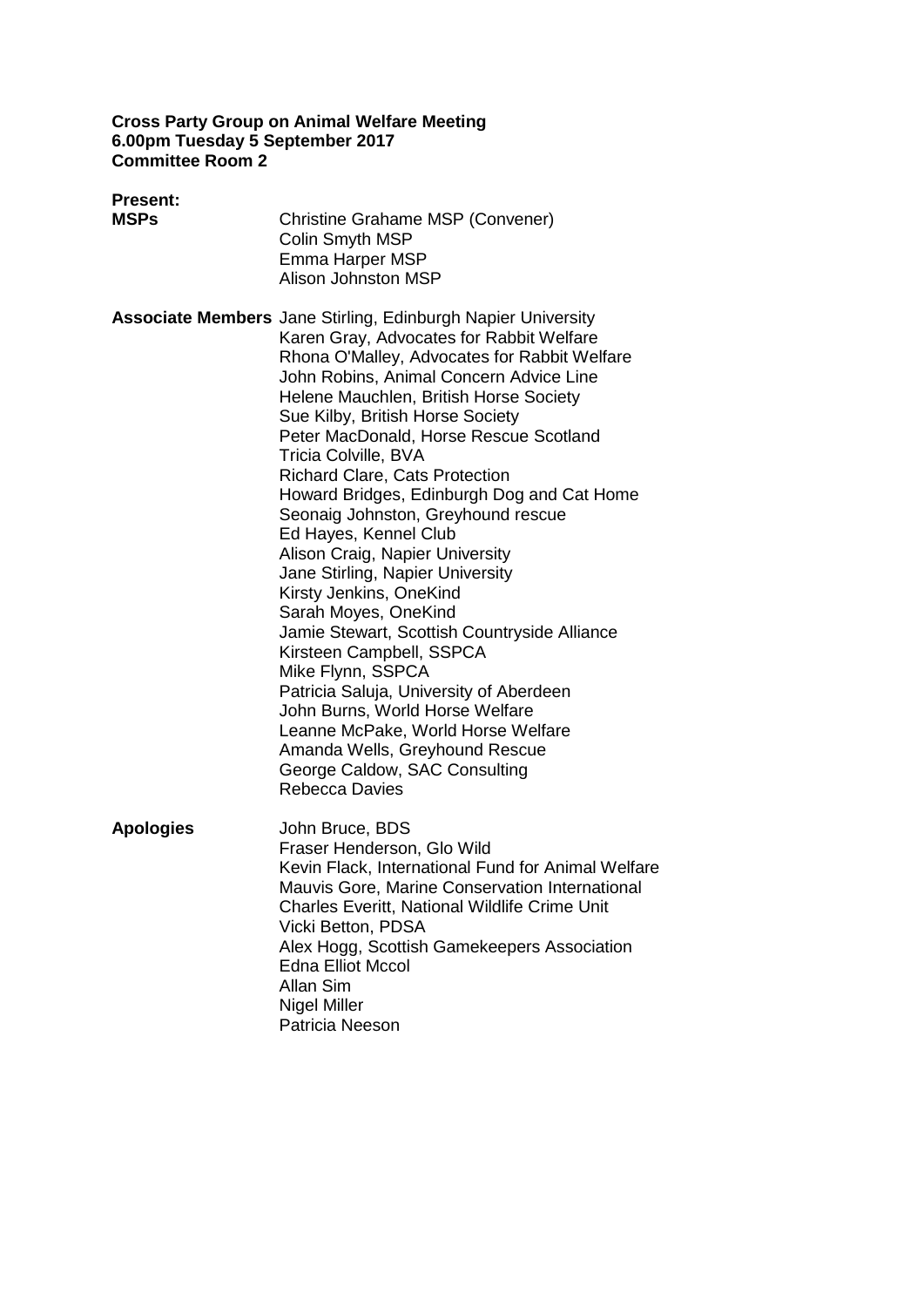### **1. Introductions**

The Convener (CG) opened the meeting and invited members to introduce themselves.

## **2. Apologies**

CG intimated apologies as listed above.

### **3. Minutes of previous meeting**

The minutes of the previous meeting were approved subject to minor corrections.

### **4. Greyhounds Welfare**

Seonaig Johnston gave an informative presentation on the issues facing greyhounds in Scotland namely;

Welfare organisations taking in abused greyhounds and not reporting to the Police The industry is self-regulated by the Greyhound Board of Great Britain Greyhounds are being bred and exported to countries with no welfare regulation.

Mike Flynn SSPCA (MF) stated that the legislation was already in place it was a question of obtaining evidence.

Emma Harper MSP (EH) agreed to bring forward a motion or raise a question on the issue of greyhound welfare.

### **5. Horse Welfare**

Presentation by Peter MacDonald of Horse Rescue Scotland raising a number of issues affecting equines in Scotland including;

The slow progress of the Central Equine database, no one knows how many horses there are.

Horses being advertised as 'free to a good home' with people being financially ill equipped to care for the animals.

The lack of education for general horse care with people learning from their peers. Proposed that there should be a licensing system requiring an annual horse MOT to ensure adequate care.

Colin Smyth agreed to ask a PQ on the timeline for Equine Database

### **6. 'Puppy Contract' legislation**

Christine Grahame MSP (CG) informed members that she would be bringing forward a Private Members Bill enshrining the duties and obligations of those breeding pets for sale and those who acquire them. This was welcomed by the group.

# **7. AOB**

### **Future presentations**